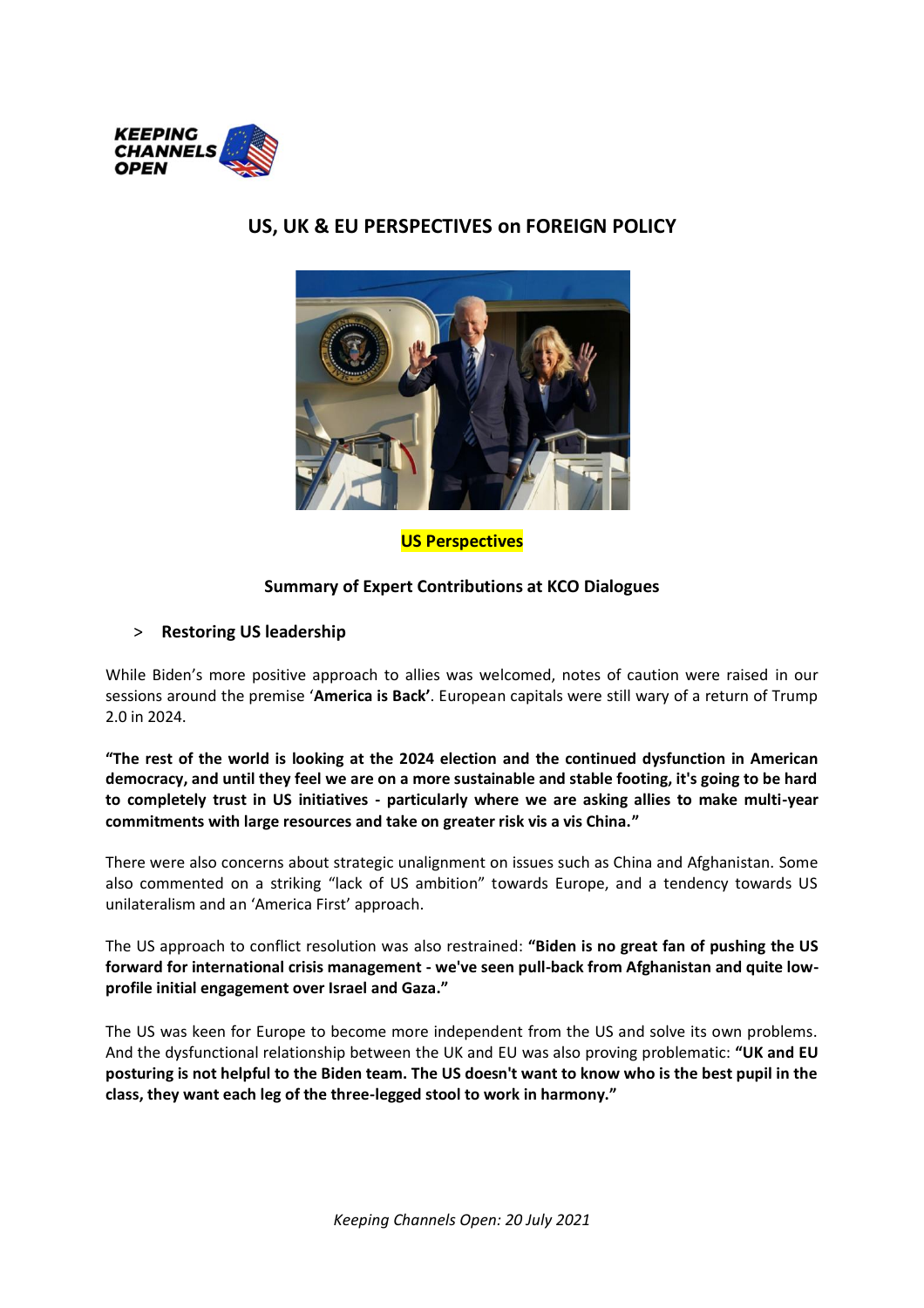### > **Making foreign policy deliver at home**

The key driver of US foreign policy now was cited as the need to focus on domestic politics.

**"The US is in very deep trouble -should the Republicans win in 2022/2024, we are at risk of losing our democracy. We're not so very different from Poland and Hungary right now in terms of what one party is willing to do to seize power. So Biden's order of concerns in terms of prioritising domestic policy, is exactly correct…Other countries are also looking inwards."**

The US withdrawal from Afghanistan was attributed to Biden's long-standing belief that the war was soaking up precious resources and attention that should be directed towards China, climate change and democratic challenge at home. The Administration was aware of a credibility hit due to the withdrawal and that China would exert its influence, but still did not see Afghanistan as a "great game" venue.

#### **Expert Recommendations**

- The US needs to be persuaded to invest time and resources in the transatlantic relationship as an important pillar of the international order and to gain crucial backing for its agenda
- The US needs a more affirmative agenda about what it wants to accomplish in Europe, independently of what Europe can deliver.
- Europe must adapt to the fact that US now has other national security priorities, including China and the Indo-Pacific.
- To safeguard against future Trumpian damage to relations, a US law could be passed requiring an act of Congress before a President can pull the US out of NATO, for example, or international agreements like the 2015 Paris Accords



## **EU Perspectives**

#### > **Strengthening EU foreign policy**

There is much focus in diplomatic circles on how to strengthen EU foreign policy, and a sense that EU is punching below its weight in the world. Examples include failure to agree sanctions in 2020 on Belarussian crackdown on protesters, or to forge an effective strategy towards Hungary and Poland.

But in dialogues, participants suggested that the EU is effective in areas where the Commission is strong: **"EU is a superpower in regulation of technology and is becoming expert in the regulation of cyber and social media, as well as in investments and production and labour standards. These are very important components of competing and confronting China. So, we do have a lot to bring to the table and to our American allies."**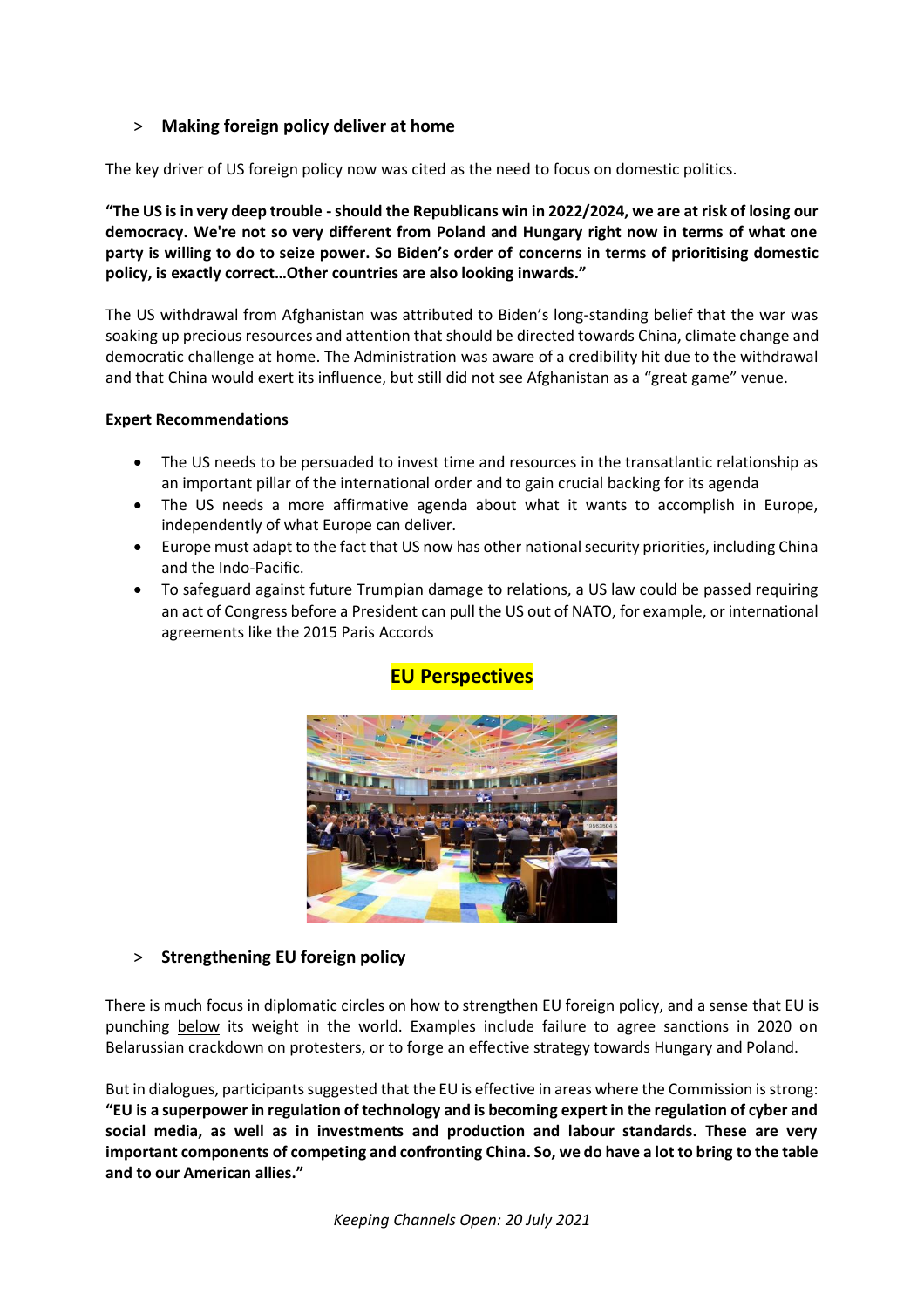The issue of strategic autonomy remains alive, especially as events in Afghanistan unfold, exposing European weakness to act independently or influence US strategy. It was also suggested that ultimately, Germany should be persuaded to take on a much larger role in European defence, providing the framework for smaller countries to hook onto.

#### > **US-EU relations**

A European participant commented that on foreign and security policy, the EU-US relationship is moving up a gear, reflected in the establishment of a strategic US-EU dialogue on security and defence and by the new post of EU defence attaché in Washington.

It was noted that the US wanted a more independent EU and set of allies that would make its own decisions, and provide more input and leadership. The US would wait till after the German and French elections before trying to make progress.

However, the Biden administration was warned against making the same mistake as the Obama administration in overly focusing on a pivot to Asia. **"This only works if the US has the support of a strong transatlantic relationship, and at the moment this is not the case. Without sufficient economic clout, the US cannot start dictating the rules of the game."** 

On trade issues, it was noted that there is no EU-US free trade agreement on the horizon and increasing scepticism and protectionism. While the two sides had ended tariff wars over Airbus-Boeing subsidies they needed to resolve differences on steel and agriculture, and focus on areas where they can work together - setting standards in artificial intelligence, technology and tackling unfair trade practises. The new **US-EU Trade and Technology Council** would help facilitate common positions and set limits, especially in response to China's use of emerging technologies in ways that are 'contrary to democratic practise.' WTO reform and EU proposals on a new trade strategy should also be advanced.



# **UK Perspectives**

#### > **Aspirations for global leadership**

The UK's [Integrated Review](https://www.gov.uk/government/publications/global-britain-in-a-competitive-age-the-integrated-review-of-security-defence-development-and-foreign-policy) offered clarity on the meaning of Global Britain and UK's place in the world. While some participants commended the UK's global ambitions, others commented that cuts in UK development aid at such a critical time would dent its soft power. Choices would need to be made as post-Brexit Britain worked out its priorities, partners and balance of interests.